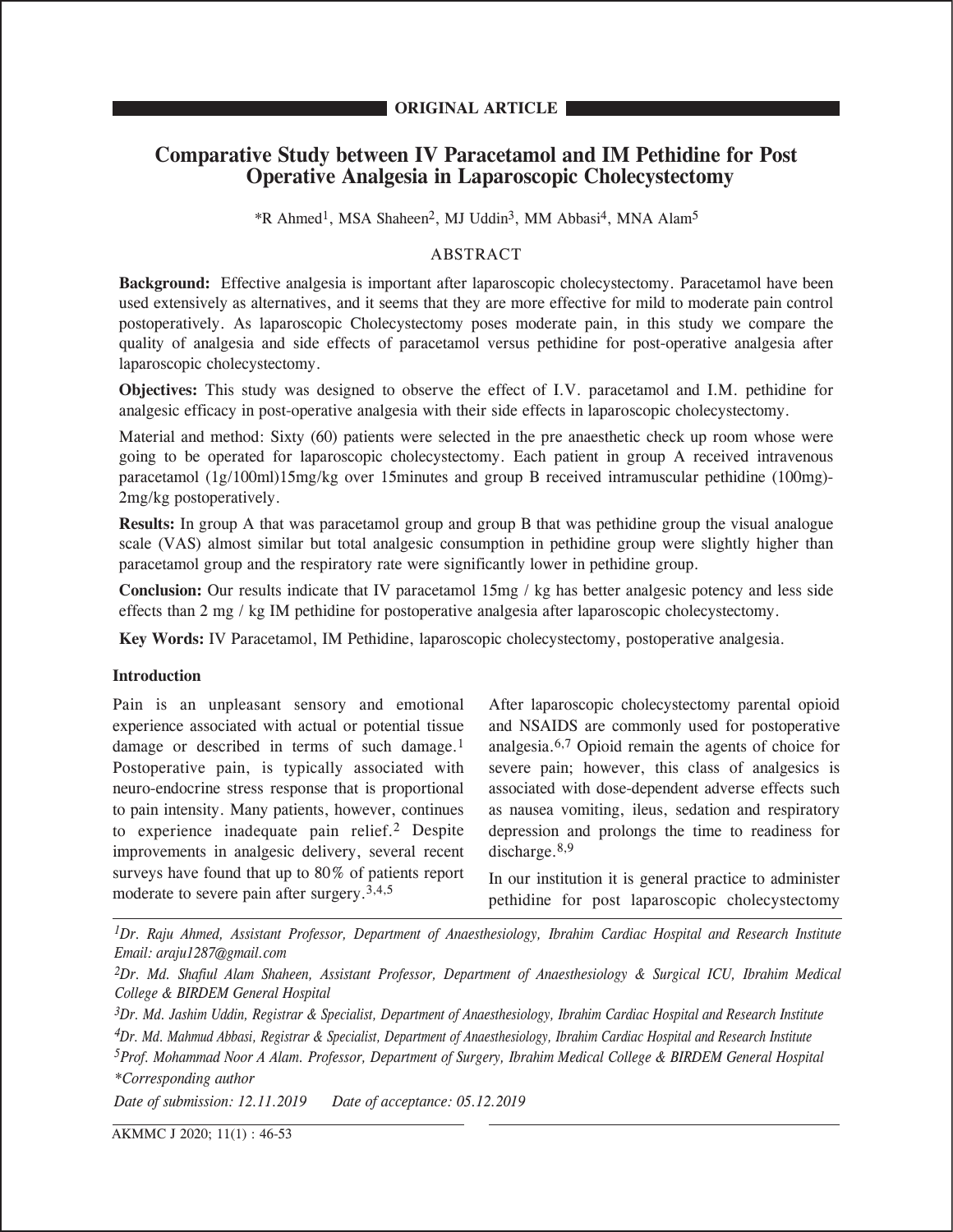analgesia. Pethidine is a synthetic opioid, the onset of action is lightly more rapid than with morphine and the duration of action is slightly shorter.10

Nonopioid analgesics (acetaminophen and NSAIDS) are commonly used alone or as adjuncts to opioidbase analgesia to treat moderate to severe pain. Nonsteroidal anti-inflammatory drugs (NSAIDS) have been widely applied for postoperative pain management after laparoscopic surgery. NSAIDS is free from many of the adverse effects of opioids, such as respiratory depression, sedation, nausea and vomiting and gastrointestinal stasis.

Paracetamol has a well- established safety and analgesic profile. The onset of analgesia occurs within five to ten minutes after IV administration. The peak analgesic effects are obtained in one hour and its duration is approximately four to six hours.<sup>11,12</sup> The minimum plasma paracetamol label required for analgesia is thought to be 10 mcg / ml and the therapeutic range is usually considered to be 10 - 20 mcg / ml.13

Paracetamol has few contraindications and lacks significant drug interactions.<sup>14,15</sup> Injectable paracetamol solution in a unit-dose form, ready for infusion. Effective relief of postoperative pain is one of the primary targets as postoperative pain also affects the clinical outcomes of the surgeons.16,17

Our goal in this prospective, single blind, randomized study was to compare the effect of I.V. paracetamol and I.M. pethidine for analgesic efficacy in post-operative analgesia with their side effects in laparoscopic cholecystectomy.

# **Materials & Methods**

This prospective randomized control study was conducted from 1st July '2014 to 31st December '2014 at the department of Anaesthesiology and Surgical ICU, BIRDEM General Hospital, Dhaka, Bangladesh. After institutional ethical committee approval and informed written consent, a total number of 60 adult patients with Cholelithiasis with ASA physical status I & II scheduled for Laparoscopic cholecystectomy surgery under general anaesthesia were enrolled in this study. Patients were randomly allocated equally 30 in each group, into two groups A and B. Patients of Group A ( $n=30$ ) received intravenous paracetamol ( $1g/100$ ) ml)-15mg/kg, over 15 minutes and Group B  $(n=30)$ received intramuscular pethidine (100 mg)-2 mg/kg postoperatively. Rescue analgesic was given inj. Ketorolac 30 mg IV according to patient's demand in both groups. All patients were kept nil per oral for 6 hours before the scheduled time of surgery. All patients were premedicated with Tab. Midazolam 7.5 mg & Tab. Ranitidine 150 mg orally. On the arrival of the patient in the operating room, 18 gauge /20-gauge Intravenous cannula was inserted and an infusion of dextrose with normal saline was started. The patient was connected to multi-channel monitor which records heart rate, non-invasive blood pressure (NIBP), continuous ECG monitoring and oxygen saturation.

Each patient was received general anaesthesia with induction dose of inj. Fentanyl 2microgram/kg, inj. Propofol 2mg/kg and muscle relaxant inj. Atracurium 0.5mg/kg. After induction, general anaesthesia maintained by 60% N2O and 40% O2 and continuous infusion of Propofol @ 5mg/kg/hr. An incremental dose of muscle relaxant inj. Atracurium 1/4th of initial dose was given every 20 minutes interval. The base line blood pressure and heart rate were recorded from the same noninvasive monitor and cardiac rate and rhythm were also monitored from a continuous display of electrocardiogram from lead II.

After extubation patients were transferred to recovery room and analgesia was given in the immediate postoperative period (0 hr.). Visual analogue score (VAS), noninvasive blood pressure, heart rate, oxygen saturation, respiratory rate was recorded in every patient. All parameters were recorded at 0 hour, 1 hour, 2 hour, 4 hour, 6 hour, 8 hour and 24 hour after surgery.

Post-operative pain was assessed by visual analogue scale (VAS) which is a simple and often used method for evaluating variations in pain intensity. Subjects are instructed to indicate the intensity of the pain by marking a 10 cm line anchored with terms describing the extremes of pain intensity. VAS pain scale was 10 cm vertical lines anchored with "no pain" at the bottom and "worst imaginable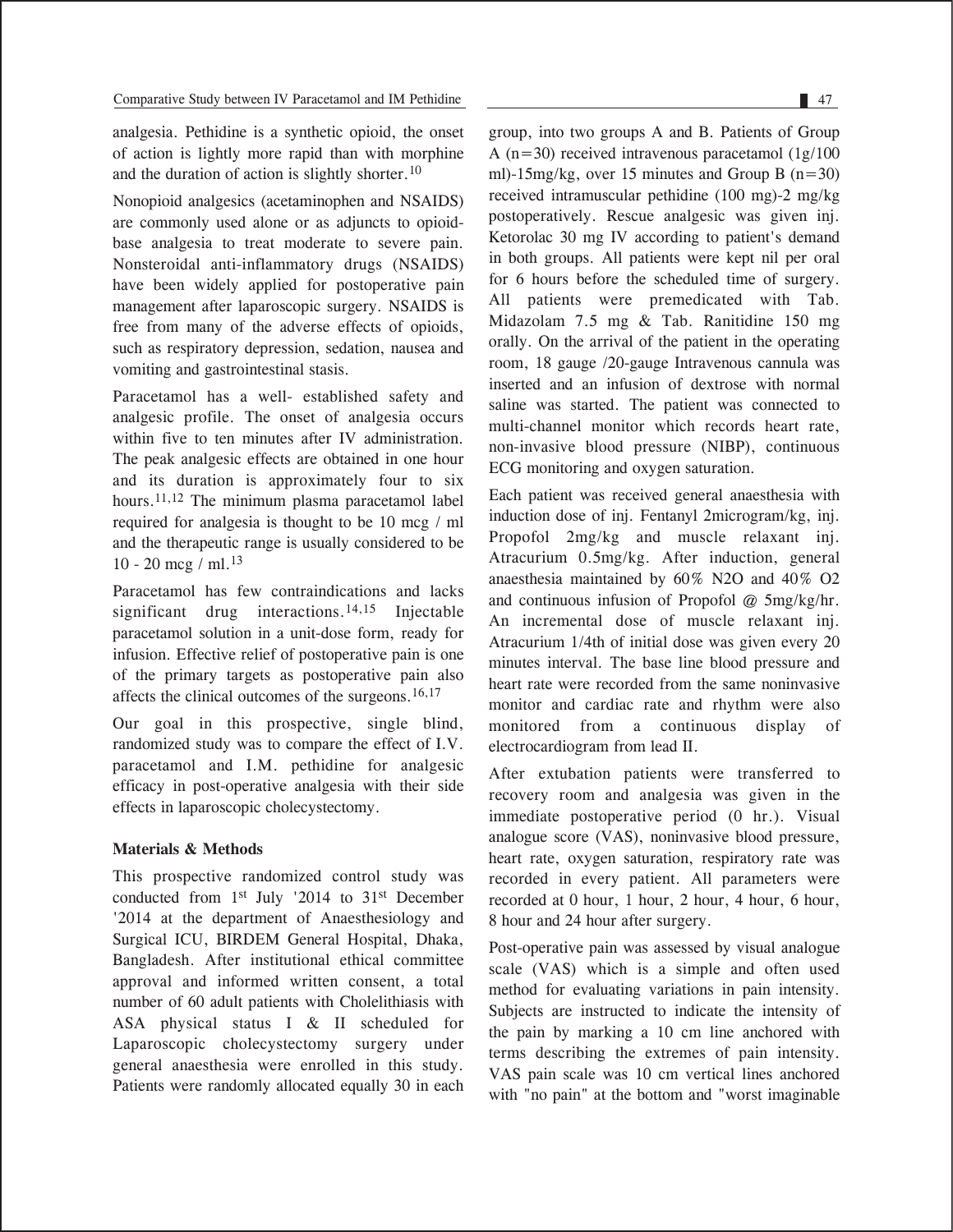pain" at the top. Visual analogue score (VAS) was recorded at 0 hour, 1hour, 2 hour, 4 hour, 6 hour, 8 hour and 24 hour after surgery (VAS; 0 - 10 cm;  $0=$  no pain and  $10=$  worst possible pain). Ramsay sedation score  $(1=$  anxious, agitated, and restless;  $2 =$ cooperative, oriented and tranquil;  $3 =$ responds to commands only; 4=asleep, brisk response to light glabellar tap or loud auditory stimulus;  $5=$ asleep, sluggish response to light glabellar tap or loud auditory stimulus;  $6 =$  asleep, no response) was recorded at 0 hour, 1hour, 2 hour, 4 hour, 6 hour, 8 hour and 24 hour after surgery. Side effects including nausea, vomiting, respiratory depression (respiratory rate<10 breaths/ min or oxygen saturation  $\leq 90$  % without oxygen supplementation) were recorded throughout the postoperative period. If indicated, side effects were treated as required (oxygen saturation  $\leq 90\%$ , two or greater than two episodes of vomiting). When the patient's pain was greater than three according to VAS rescue analgesic was used.

### **Data Processing**

All data presented as mean (standard deviation) unless otherwise indicated. Analysis of variance unpaired student t test and chi-square test used to detect the demographic data among the two groups. Chi-square test, with any correction needed (e.g., Yates's continuity correction) used to analyze the collected data. Data collected on a predesigned data collection sheet and later on compiled on a master chart. A p value of  $\leq 0.05$ accepted as statistically significant. Statistical analysis carried out using Statistical Package for Social Science (SPSS) for Windows version 17.0.

# **Results**

Sixty patients who underwent laparoscopic cholecystectomy surgery were enrolled in this study. Among them 41 male and 19 female. Demographic data for each group was similar (Table 1, Table 2 & Table 3). Postoperative satisfaction with the intravenous paracetamol and intramuscular pethidine analgesia was similar with median scores of 71 (IV Paracetamol) and 73(IM pethidine) (VAS; 100 mm= extremely satisfied) in the first 24 hour after

operation. There was no significant difference between groups for heart rate (Figure 1), systolic blood pressure (Figure 2), diastolic blood pressure (Figure 3) and postoperative analgesic requirements (Figure 4). Total drug consumption of group A that is paracetamol group was 30 gram and for group B that is pethidine group was 4000 mg. When VAS score was more than three rescue doses of 30 mg IV ketorolac was given in both groups. Patients demand for rescue dose for group A on an average 8 hrs. and for group B 7 hrs. (Table 4) after operation. Post-operative nausea, vomiting was found in nine patients of group B and they were treated with antiemetic like inj. Ondansetron 4 mg IV.

Our postoperative repeated visits for sedation score and respiratory rate monitorization were a precaution for early detection of respiratory depression and provide increased patient satisfaction. In postoperative  $2<sup>nd</sup>$  hour there was significantly decrease in respiratory rate in group B and sedation score also significantly changes in between groups (p value  $\leq 0.05$ ). None of the patients had a respiratory rate less than 10. But oxygen saturation was maintained in both groups.

Table 1: Age distribution of the study respondents  $(n=60)$ 

| Age (in years) | Group-A         | Group-B           | p value              |
|----------------|-----------------|-------------------|----------------------|
| 20-30 yrs      | 2(6.7%)         | 2(6.7%)           |                      |
| 31-40 yrs      | $9(30.0\%)$     | 13(43.3%)         |                      |
| 41-50 yrs      | 13(43.3%)       | $10(33.3\%)$      | $0.56$ <sup>ns</sup> |
| 51-60 yrs      | $6(20.0\%)$     | 5(16.7%)          |                      |
| Total          | 30(100.0%)      | $30(100.0\%)$     |                      |
| Mean $\pm$ SD  | $48.40 + 11.12$ | $50.20 \pm 12.55$ |                      |

*Mean±SD*

 *ns = Not significant (p>0.05)*

 *s = Significant*

 *n = Number of subjects.*

 *SD = Standard Deviation.*

*Statistical analysis was done by unpaired student t-test*

Table shows the age distribution of the patients of all treatment groups. Out of all patients of group A 6.7% were belonged up to 30 years age group, 30.0 % within 31 to 40 years, 43.3  $%$  within 41 to 50 years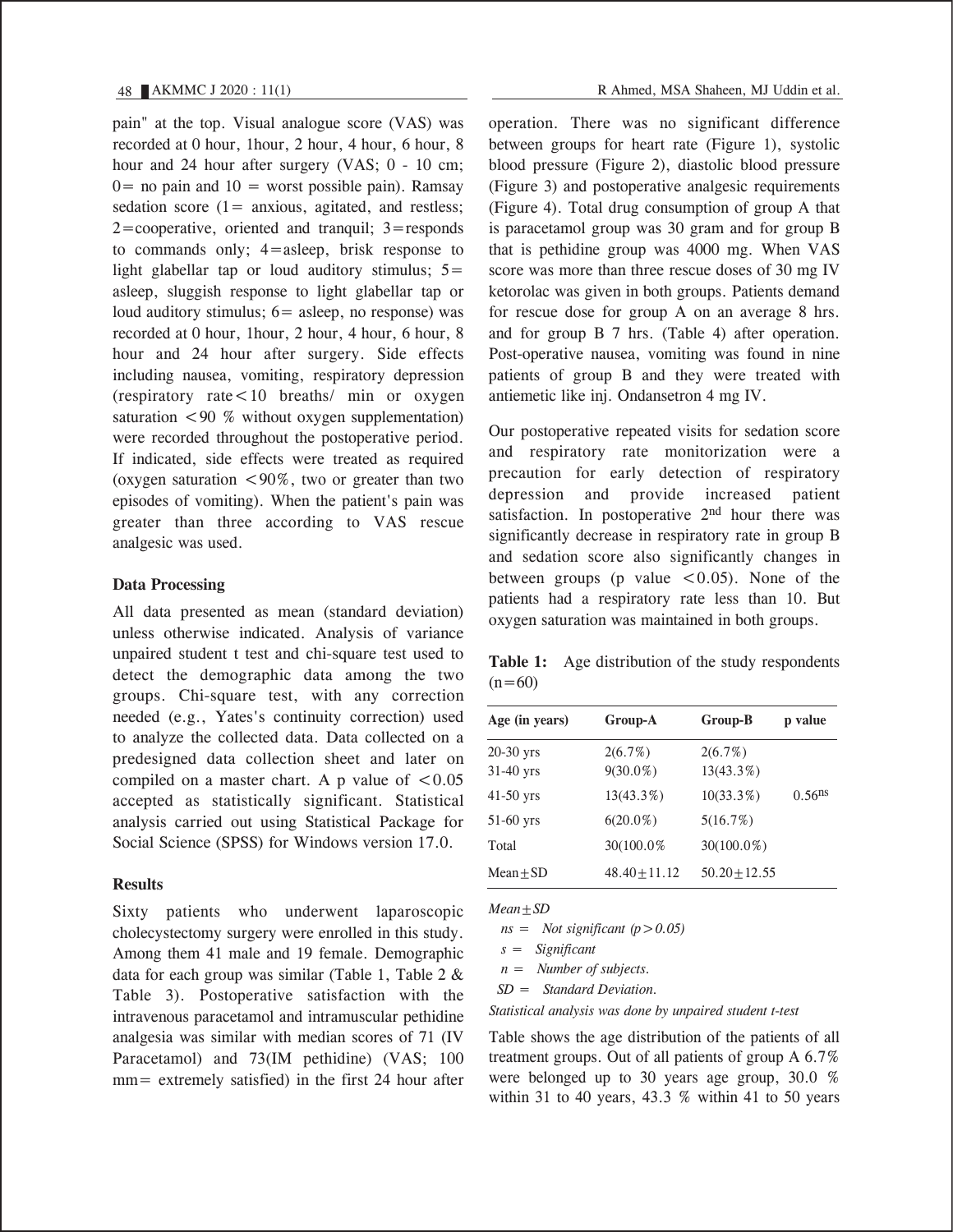and 20.0 % within 51 to 60 years age group. In group B maximum 43.3 % patients were 31 to 40 years age group, 33.3 % patients were 41 to 50 years age group and 16.7 % were 51 to 60 years age group followed by 6.7 % belonged up to 30 years age group. Mean ages of the patients of group A & group B were 48.40 $\pm$ 11.12 and 50.20 $\pm$ 12.55 years respectively. No statistically significant difference was observed among groups in term of age (p value  $> 0.05$ ).

**Table 2:** Sex distribution of the study respondents  $(n=60)$ 

| <b>Sex</b> | Group-A       | Group-B       | p value |
|------------|---------------|---------------|---------|
| Male       | $9(30.0\%)$   | $10(33.3\%)$  | 0.78ns  |
| Female     | $21(70.0\%)$  | 20(66.7%)     |         |
| Total      | $30(100.0\%)$ | $30(100.0\%)$ |         |

*Data were expressed as number and percentage* 

 *ns = Not significant (p > 0.05)*

 *s = Significant*

 *n = Number of subjects.*

 *SD = Standard Deviation.*

*Statistical analysis was done by Chi-square te*st

In group A 70.0% patients were female and 30.0% were male and in group B 33.3% were male and 66.7% were female. No statistical significance difference was observed in term of sex distribution among groups (p value  $> 0.05$ ).

Table 3: Comparison of weight (kg) of the two groups  $(n=60)$ 

| Weight (kg)   | Group-A        | Group-B        | p value   |
|---------------|----------------|----------------|-----------|
| $Mean \pm SD$ | $67.67 + 8.13$ | $66.30 + 9.44$ | $0.55$ ns |

*Data were expressed as number, percentage and Mean±SD* 

 *ns = Not significant (p>0.05)*

 *s = Significant*

 *n = Number of subjects.*

 *SD = Standard Deviation.*

*Statistical analysis was done by unpaired student t-test*

Mean weights of the patients of group A was 67.67 $\pm$ 8.13 and group B was 66.30 $\pm$ 9.44 respectively. No statistically significant difference was observed among groups in term of body weight  $(p$  value $> 0.05$ )

**Table 4:** Comparison of first analgesic demand of the two groups  $(n=60)$ 

|                      | Group-A       | Group-B       | p value            |
|----------------------|---------------|---------------|--------------------|
| Mean $\pm$ SD (hour) | $8.07 + 8.13$ | $7.03 + 9.44$ | 0.63 <sup>ns</sup> |

*Data were expressed as number, percentage and Mean ± SD* 

 $ns = Not significant (p > 0.05)$ 

 *s = Significant*

 *n = Number of subjects.*

 *SD = Standard Deviation.*

*Statistical analysis was done by unpaired student t-test*

Mean analgesic demand for group A was  $8.07 + 8.13$ hrs. and group B was  $7.03 \pm 9.44$  hrs. No statistically significant difference was observed among groups in term of analgesic demand (p value  $> 0.05$ )

**Table 5:** Comparison of pain complain four hours after operation in two groups  $(n=60)$ 

|         | $(n=30)$ | Group-A: Case Group-B: Control p value<br>$(n=30)$ |           |
|---------|----------|----------------------------------------------------|-----------|
| No pain | 28       | 29                                                 | $0.78$ ns |
| pain    |          |                                                    |           |

*Data were expressed as number and percentage* 

*ns = Not significant (p>0.05)*

*s = Significant*

*n = Number of subjects.*

*SD = Standard Deviation.*

*Statistical analysis was done by Chi-square test*

No statistically significant difference was observed among groups in term of pain (P value  $> 0.05$ ).

**Table 6:** Comparison of pain complain eight hours after operation in two groups  $(n=60)$ 

|         | $(n=30)$ | Group-A: Case Group-B: Control p value<br>$(n=30)$ |           |  |
|---------|----------|----------------------------------------------------|-----------|--|
| No pain | 15       | 13                                                 | $0.26$ ns |  |
| pain    | 15       | 17                                                 |           |  |

*Data were expressed as number and percentage* 

 $ns = Not significant (p > 0.05)$ 

 *s = Significant*

 *n = Number of subjects.*

 *SD = Standard Deviation.*

*Statistical analysis were done by Chi-square test*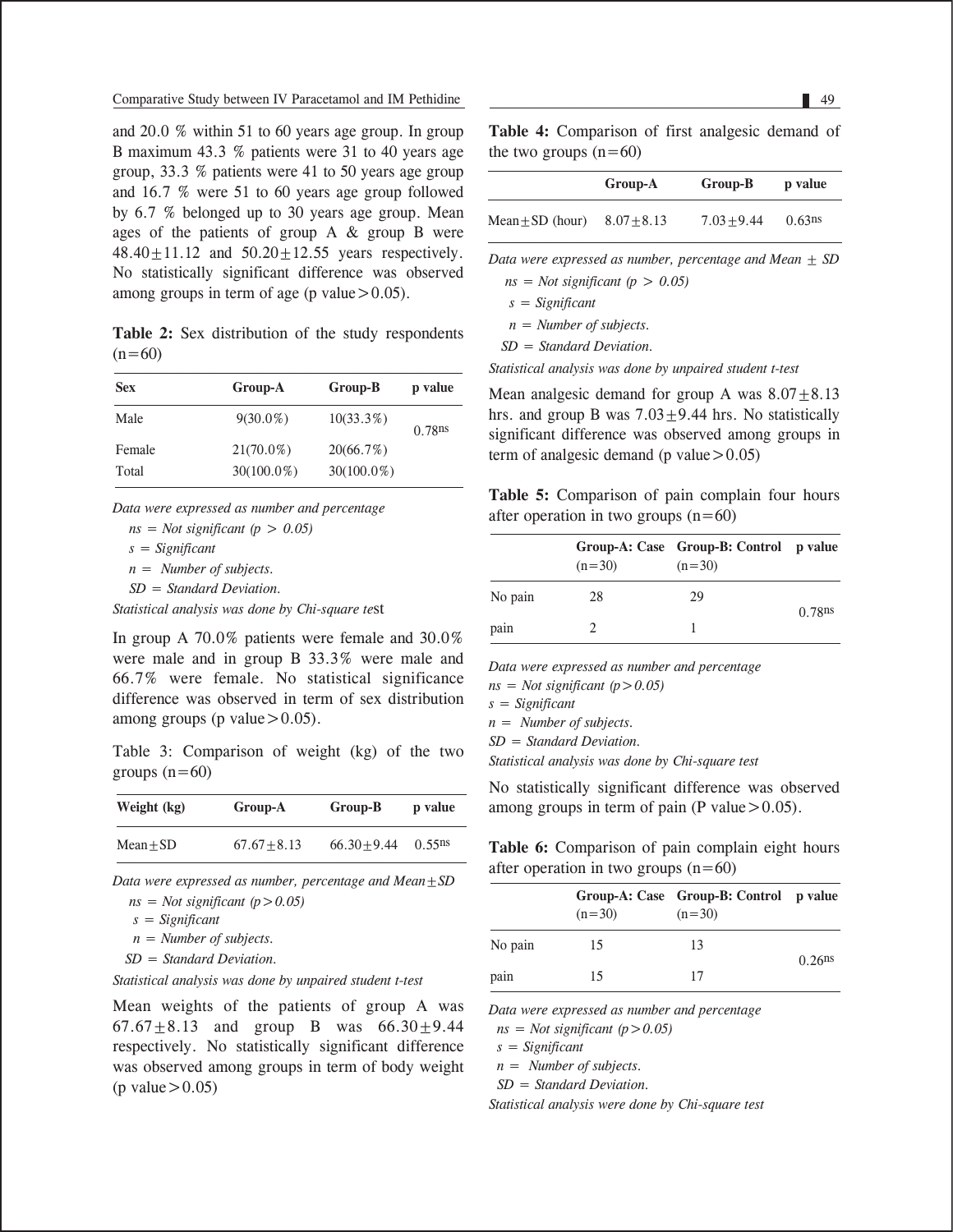No statistically significant difference was observed among groups in term of pain (P value  $> 0.05$ ).



hr immediate 1st hour after 2nd hour after 4th hour after 6th hour after 8th hour after 12th hour after 24th hour after postoperative operation operation operation operation operation operation operation

**Figure-1:** Line diagram showing postoperative heart rate in two groups

The mean heart rate at immediate postoperative & 4th hour were significantly higher in group B where as other period were non significant in between groups  $(p>0.05)$ .





**Figure-2:** Line diagram showing postoperative mean systolic blood pressure in two groups

The mean systolic blood pressure at different time in postoperative period compared between two groups. No statistically significant were observed in between groups  $(p>0.05)$ 





**Figure-3:** Line diagram showing postoperative mean diastolic blood pressure in two groups

The mean diastolic blood pressure at different time in postoperative period compared between two groups. No statistically significant were observed in between groups  $(p>0.05)$ 

**Table 7:** Comparison of respiratory rate at postoperative monitoring of the study respondents  $(n=60)$ .

| <b>Respiratory rate</b>                  | <b>Group-A Case</b><br>$(n=30)$ (Mean $\pm$ SD | <b>Group-B Control</b><br>$(n=30)$ (Mean $\pm$ SD | p value                |
|------------------------------------------|------------------------------------------------|---------------------------------------------------|------------------------|
| 0 hr immediate<br>postoperative          | $13.5 + 0.9$                                   | $13.0 + 1.0$                                      | $0.06$ ns              |
| 1 <sup>st</sup> hour after<br>operation  | $12.1 + 0.4$                                   | $12.1 + 0.5$                                      | $0.56$ <sup>ns</sup>   |
| 2 <sup>nd</sup> hour after<br>operation  | $13.1 \pm 0.5$                                 | $10.5 + 0.4$                                      | $< 0.001$ <sup>s</sup> |
| 4 <sup>th</sup> hour after<br>operation  | $12.3 \pm 0.7$                                 | $12.1 + 0.5$                                      | $0.39$ ns              |
| 6 <sup>th</sup> hour after<br>operation  | $12.3 + 0.8$                                   | $12.1 + 0.4$                                      | 0.09 <sup>ns</sup>     |
| 8 <sup>th</sup> hour after<br>operation  | $12.3 + 0.7$                                   | $12.2 + 0.6$                                      | $0.69$ ns              |
| $12th$ hour after<br>operation           | $12.1 + 0.5$                                   | $12.3 + 0.8$                                      | $0.24$ ns              |
| 24 <sup>th</sup> hour after<br>operation | $12.2 + 0.5$                                   | $12.4 + 0.8$                                      | $0.18$ ns              |

*Data were expressed as number, percentage and Mean±SD*  $ns = Not significant (p > 0.05)$ 

 *s = Significant*

 *n = Number of subjects.*

 *SD = Standard Deviation.*

*Statistical analysis was done by unpaired student t-test*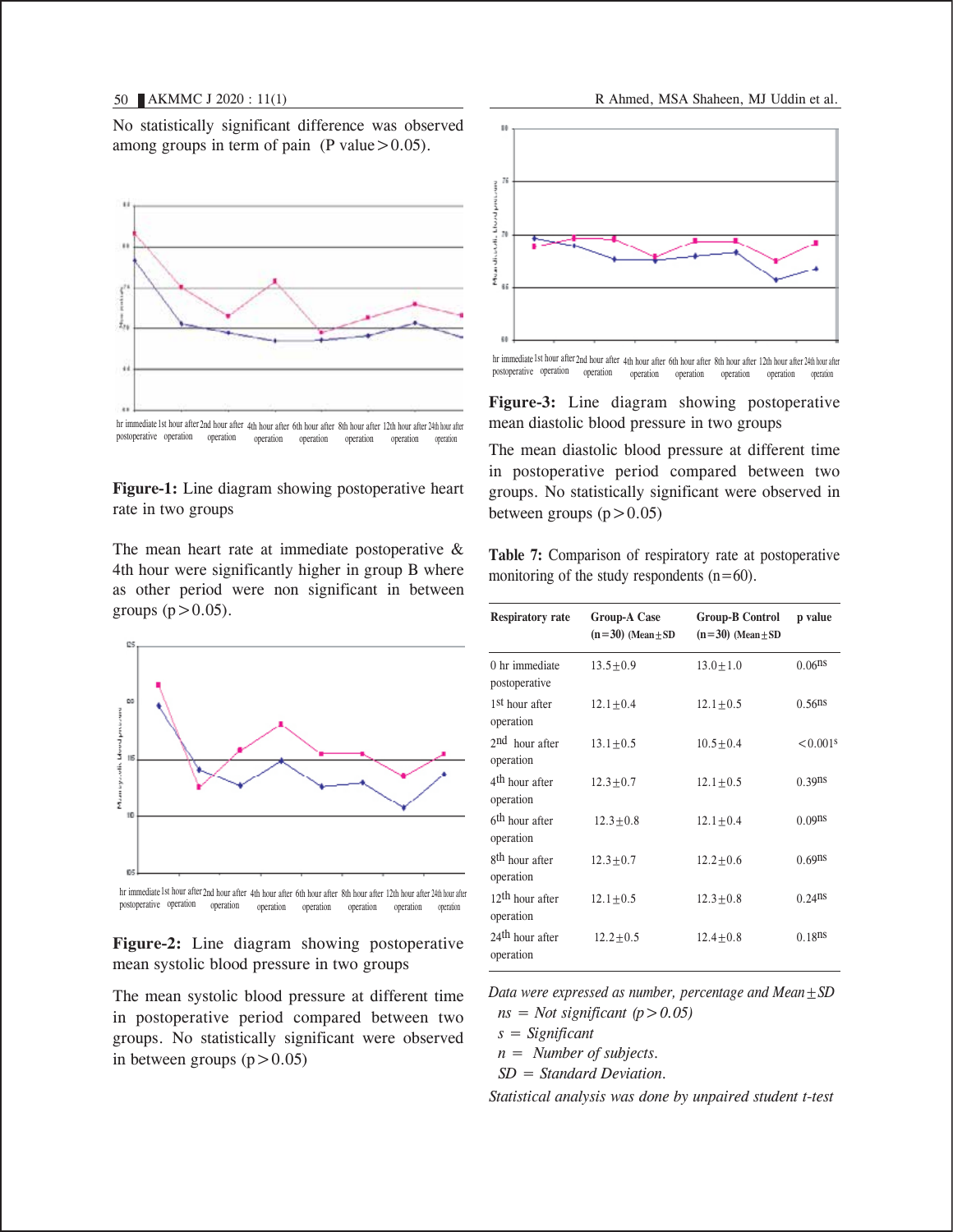The mean respiratory rate at postoperative period compared between two groups. There was statistically significant decrease in respiratory rate in group B in 2nd hour postoperatively  $(p<0.05)$ . No statistically significant were observed in other times  $(p>0.05)$ .

**Table 8:** Comparison of SPO2 at postoperative monitoring of the study respondents  $(n=60)$ 

| SPO <sub>2</sub>                         | Group-A<br>$(n=30)$ (Mean $\pm$ SD | Group-B<br>$(n=30)$ (Mean $\pm$ SD | p value   |
|------------------------------------------|------------------------------------|------------------------------------|-----------|
| 0 hr immediate<br>postoperative          | $100.0 \pm .00$                    | $100.0 + .00$                      |           |
| 1 <sup>st</sup> hour after<br>operation  | $98.4 + 0.9$                       | $95.5 + 16.2$                      | $0.33$ ns |
| 2 <sup>nd</sup> hour after<br>operation  | $98.8 + 1.0$                       | $98.6 + 1.1$                       | $0.62$ ns |
| 4 <sup>th</sup> hour after<br>operation  | $98.8 + 0.8$                       | $99.0 + 1.0$                       | $0.48$ ns |
| 6 <sup>th</sup> hour after<br>operation  | $94.2 + 15.8$                      | $98.0 + 0.9$                       | $0.19$ ns |
| 8 <sup>th</sup> hour after<br>operation  | $98.1 \pm 1.0$                     | $98.2 \pm 1.2$                     | $0.91$ ns |
| $12th$ hour after<br>operation           | $94.2 + 15.8$                      | $98.1 \pm 1.2$                     | $0.18$ ns |
| 24 <sup>th</sup> hour after<br>operation | $98.7 \pm 2.3$                     | $98.3 + 1.3$                       | $0.49$ ns |

*Data were expressed as number, percentage and Mean±SD*

 $ns = Not significant (p > 0.05)$ 

- *s = Significant*
- *n = Number of subjects.*
- *SD = Standard Deviation.*

*Statistical analysis was done by unpaired student t-test* 

The mean SPO<sub>2</sub> at different time in postoperative period compared between two groups. No statistically significant were observed in between groups  $(p>0.05)$ .

**Table 9:** Comparison of sedation score at postoperative monitoring of the study respondents  $(n=60)$ 

| <b>Sedation score</b>                    | <b>Group-A Case</b><br>$(n=30)$ (Mean $\pm$ SD | <b>Group-B Control</b><br>$(n=30)$ (Mean $\pm$ SD | p value                |
|------------------------------------------|------------------------------------------------|---------------------------------------------------|------------------------|
| 0 hr immediate<br>postoperative          | $2.1 \pm 0.3$                                  | $2.0 + 0.1$                                       | 0.06 <sup>ns</sup>     |
| 1 <sup>st</sup> hour after<br>operation  | $3.0 + 0.5$                                    | $3.1 \pm 0.2$                                     | $0.51$ ns              |
| $2nd$ hour after<br>operation            | $2.2 + 0.3$                                    | $3.8 \pm 0.1$                                     | $< 0.047$ <sup>s</sup> |
| 4 <sup>th</sup> hour after<br>operation  | $2.8 + 0.4$                                    | $2.9 + 0.1$                                       | $0.22$ ns              |
| 6 <sup>th</sup> hour after<br>operation  | $2.3 + 0.5$                                    | $2.4 + 0.2$                                       | $0.52$ ns              |
| 8 <sup>th</sup> hour after<br>operation  | $2.3 + 0.5$                                    | $2.1 + 0.5$                                       | $0.25^{ns}$            |
| $12th$ hour after<br>operation           | $2.1 + 0.4$                                    | $2.2 \pm 0.1$                                     | 0.13 <sup>ns</sup>     |
| 24 <sup>th</sup> hour after<br>operation | $2.2 + 0.5$                                    | $2.4 + 0.5$                                       | $0.25^{ns}$            |

*Data were expressed as number, percentage and Mean±SD ns = Not significant (p>0.05); s = Significant*

 *n = Number of subjects; SD = Standard Deviation.*

*Statistical analysis was done by unpaired student t-test* 

The mean sedation score at postoperative period compared between two groups. There was statistically significant in sedation score in group B in  $2<sup>nd</sup>$  hour postoperatively ( $p < 0.05$ ). No statistically significant were observed in other times  $(p>0.05)$ .

# **Discussion**

Postoperative pain is multifactorial, and predominantly of inflammatory nature from skin incision and tissue damage. Ischemia from retraction of tissue, as well as disrupted blood supplies, contributes to pain significantly, characterized by low tissue pH and high lactate levels at the site of incision  $18,19$ 

After laparoscopic cholecystectomy, parentral acetaminophen, opioid and NSAIDS are commonly used for postoperative analgesia. Besides showing individual variation in intensity and duration, the pain is often unpredictable. It may even remain severe throughout the first week in 18% of the patients.20 Although laparoscopic cholecystectomy is less invasive procedure than classical open surgical approach, many laparoscopic patients suffer considerable postoperative pain.21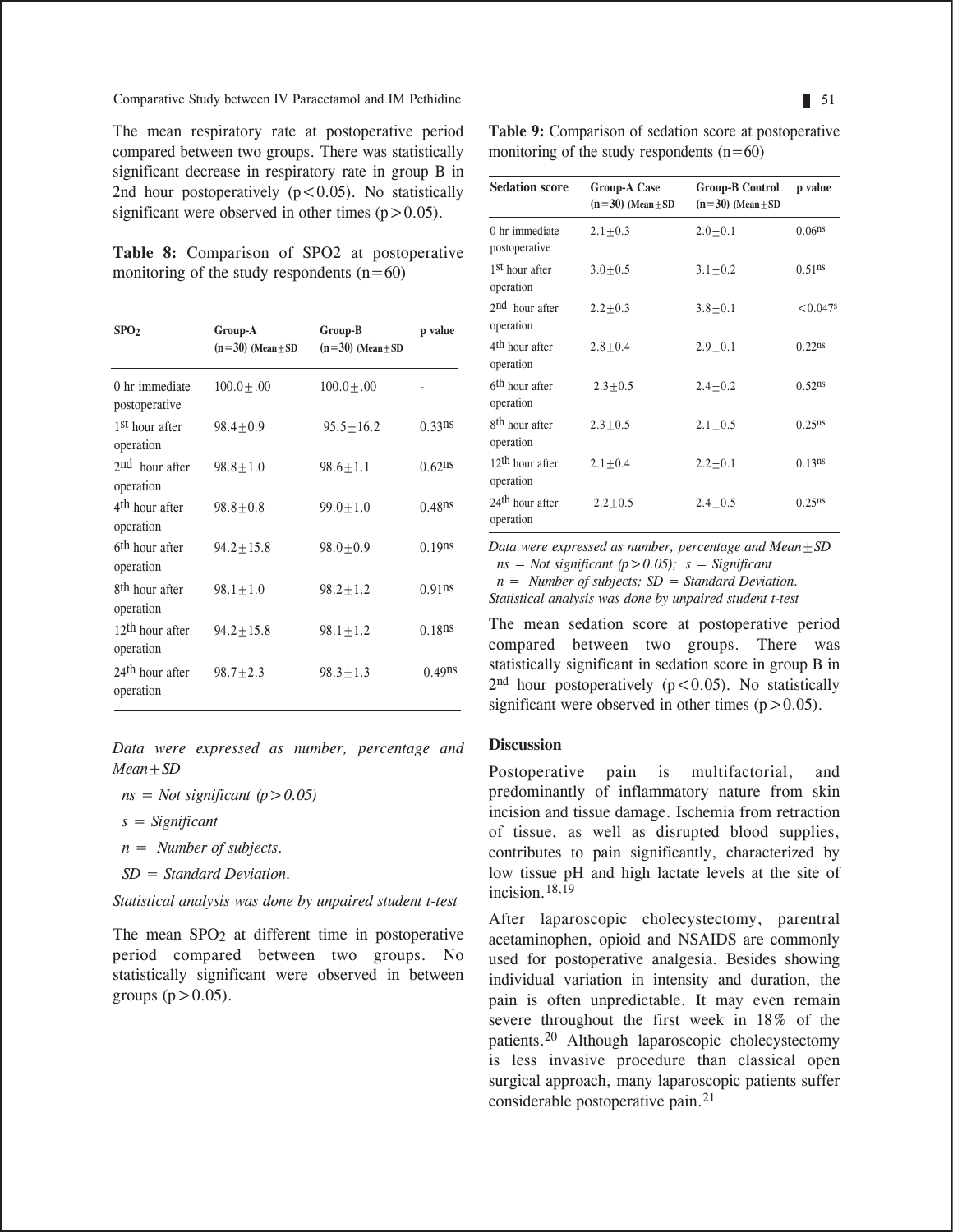In a study by Brodner and colleagues on patients undergoing mild to moderate surgery with general anesthesia, it was concluded that Paracetamol and other nonopioid analgesics have a similar effect.<sup>22</sup> Furthermore, in our study, the effects of Paracetamol were significant in the pain control.

I.V administration of paracetamol has already demonstrated its analgesic efficacy in patients with postoperative pain following gynecologic surgery<sup>23,24</sup>, retinal surgery<sup>25</sup>, dental surgery<sup>26</sup>, hand surgery<sup>27</sup>, spinal fusion surgery<sup>28</sup> and orthopedic surgery.29 Clinical studies have also found that 1 gm intravenous paracetamol employed alone is just as effective as 30 mg ketorolac, 75 mg diclofenac or 10 mg morphine. $30,31$ 

Rawal *et al.*32 Compared oral metamizol, oral tramadol and IV paracetamol for the postoperative analgesia at home after ambulatory hand surgery. This study showed that tramadol provided the most effective analgesia as compared with the other group. But in this study, side effects were higher in tramadol group.

In our study there were no significant differences in heart rate, mean systolic blood pressure and diastolic blood pressure and in the postoperative period.

This study revealed that there was no significant difference in behavioral pain score between patients treated with paracetamol and those treated with pethidine at post operative period. The respiratory rate and sedation score in pethidine group were significantly changes in 2<sup>nd</sup> hour at postoperative period. In a study, opioids are associated with respiratory depression and prolong the time to readiness for discharge.33,34

In our study Postoperative complications like nausea, vomiting was more common in pethidine group. In a study conducted in 2010 by Memis and colleagues, they reviewed the effect of intravenous Paracetamol in reducing opioid consumption and opioid side effects in intubated patients admitted to the ICU. Ultimately, they concluded that intravenous Paracetamol reduces opioid consumption and opioid side effects, such as nausea, vomiting, and itching.35

However, our study had a few limitations. First, the route of administration of two drugs was different; secondly, the group of drugs also different and finally the total consumption of rescue drug was not recorded. But traditionally we commonly practiced postoperatively these drugs for analgesia after laparoscopic cholecystectomy.

### **Conclusion**

Our study was the first study conducted in Bangladesh population. It demonstrated the usefulness of intravenous paracetamol for the postoperative pain management after laparoscopic cholecystectomy which may be beneficial in patients prone to opioid-related complications.

# **Conflict of interest:** none.

### **References**

- 1. Morgan GE, Mikhall MS & Murray MJ, In: Clinical anaesthesiology', Lange Medical Books/Mc Graw-Hill, 2006; 361.
- 2. Dahl JL, Gordon D, Ward S. Institutionalizing pain management: The postoperative pain management quality improvement Project. J Pain 2003; **4:** 361-71.
- 3. Warfield CA, Kahn CH. Acute pain management programs in U.S. Hospitals and experiences and attitudes among U.S adults. Anaesthesiology 1995; **83**: 1090-94.
- 4. Apfelbaum JL, Chen C, Mehta SS, Gan TJ. P Troil H, Spangenberger W, Langen R, aljaostoperative pain experience: Results from a national survey suggests postoperative pain continues to be undermanaged. Anesth ANALG 2003; **97**: 534-40.
- 5. Huang N, Cunninggham F, Laurito CE, Chen C: Can we do better with postoperative pain management. Am J Surg 2001; **182**: 440-8.
- 6. Elia N, Lyskowski C, Tramer MR. Does multimodal analgesia with acetaminophen, nonsteroidal anti-inflammatory drugs, or selective cyclooxygenase-2 inhibitors and patient -controlled analgesia morphine offer advantages over morphine alone? Meta analyses of ramdomized trials. Anesthesiol. 2005; **103**(6): 1296-304.
- 7. Schug SA, Manopis A. Update on the role of nonopioids for postoperative pain treatment. Best Pract Res Clin Anaesthesiol. 2007; **21**(1): 15-30.
- 8. Amjad A, Chohan U, AtiqF.Intravenous tramadol vs ketorolac in laparoscopic dye test. JCPSP 2005; **16:** 3-6.
- 9. Dubos F, Icard P, Berthelot G , Levard H. Coelioscopic Cholecystectomy. Ann Surg 1990; **211**: 60-2.
- 10. Kornitzer BS, Manace LC, Fischberg DJ, Prevalence of meperidine use in older surgical pateints. Arch Surg. 2006 Jan; **141**(1): 76-81.